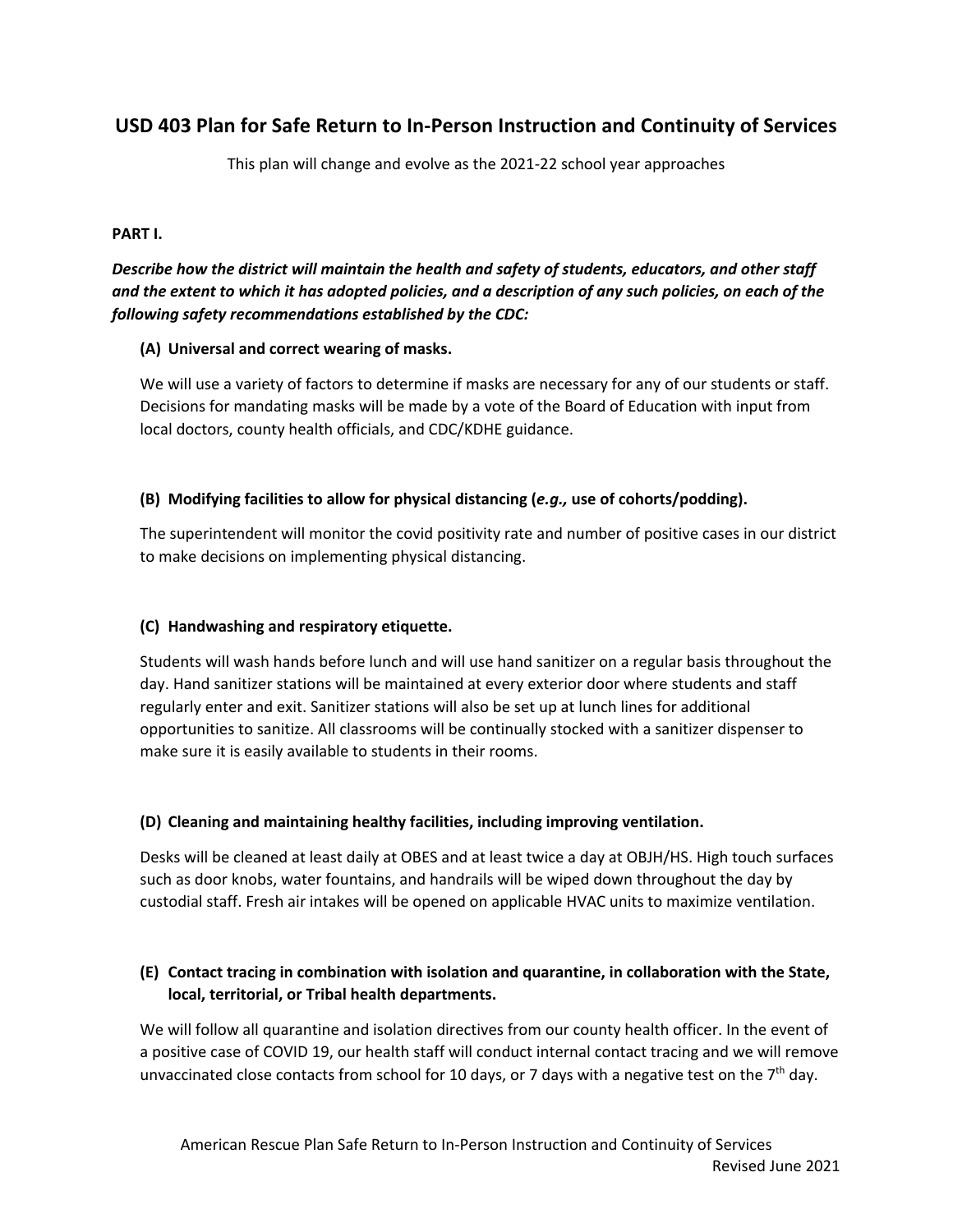#### **(F) Diagnostic and screening testing.**

COVID 19 tests will be available at Rush County Health Department. All students will be referred to Rush County Health Department.

### **(G) Efforts to provide vaccinations to school communities.**

We will continue to make our students and staff aware of opportunities to be vaccinated in our community.

## **(H) Appropriate accommodations for children with disabilities with respect to health and safety policies.**

We will work with our special education staff to ensure that our special education students have full access to appropriate educational supports even if we are forced to alter our delivery model.

## **(I) Coordination with State and local health officials.**

The superintendent will continue to monitor information available from KSDE and KDHE to ensure that the district is ready for statewide changes to policies or recommendations. The superintendent will also communicate with the county health officer on a regular basis to monitor the current situation in the county and district.